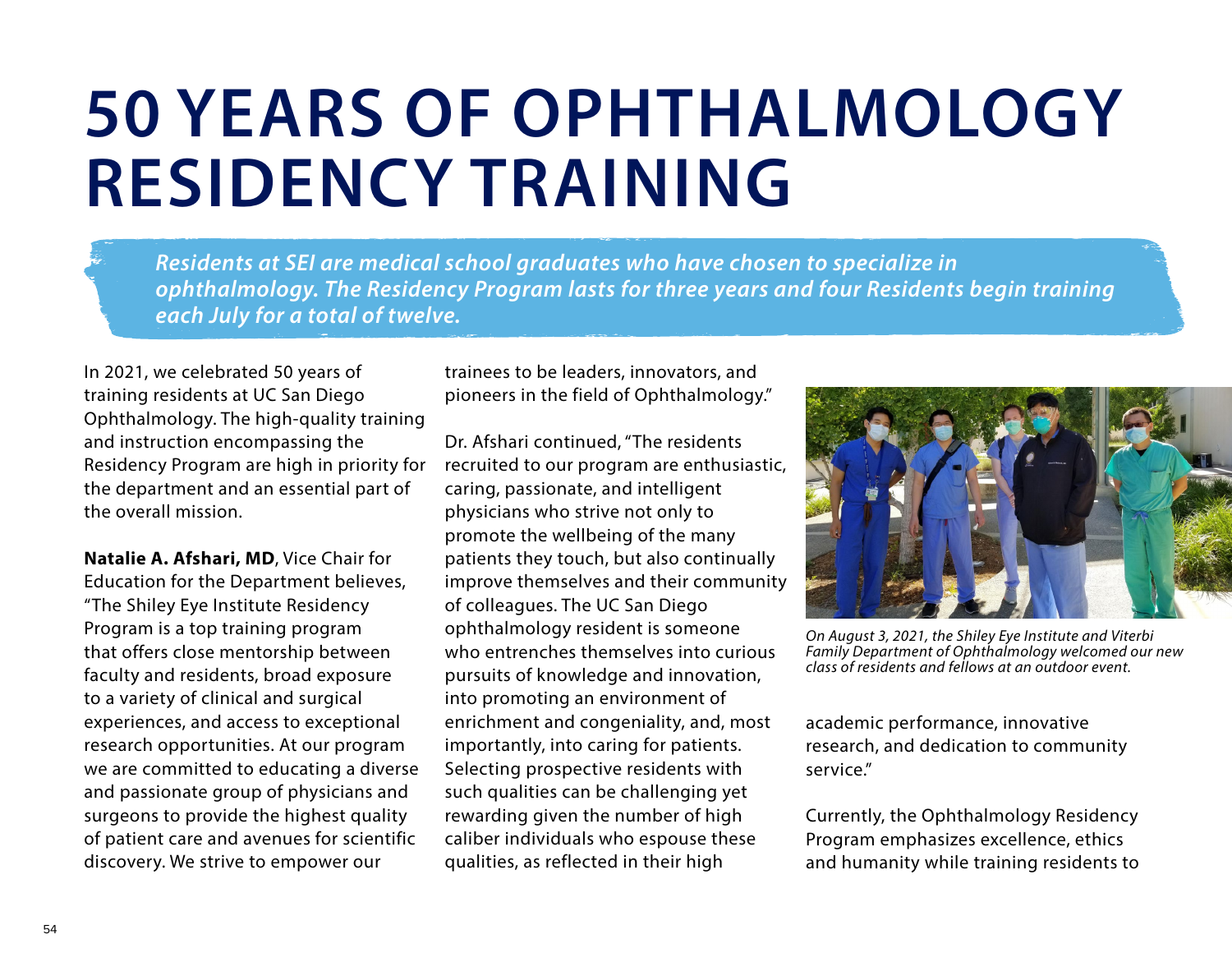

*Jeffrey Lee, MD, Natalie A. Afshari, MD and Robyn Austin pictured with the residents.* 

become exceptional ophthalmologists equipped to succeed in any aspect of ophthalmology, be it academics, research, or the private sector. The overarching goal is the acquisition of the knowledge, skills, clinical judgment, and attitudes necessary to provide skilled and compassionate care to patients.

Residency Program Director and alumni, **Jeffrey Lee, MD**, states, "I have been fortunate to have done my training here at Shiley and experienced what a world class organization is like at all levels, starting with residency then becoming faculty – I see the big picture. It is an amazing organization to be a part of."

Dr. Lee's goals for the Program are to create individualized educational plans for each Resident so they have clinical, surgical, elective and research opportunities with a flexible schedule, therefore optimizing each person's learning experiences. He went on to note, "We want every Resident to become the best version of themselves when they graduate from our Program."

Residents are provided with clinical exposure in multiple facilities to gain mastery of the ophthalmology knowledge and judgment needed while assuming increasing levels of responsibility for the medical and surgical management of patients

with a wide variety of acute and chronic ophthalmological diseases. Because we recognize that ophthalmology education continues beyond the residency training years, we emphasize the importance of self-directed study habits.

Four residents begin training each July for a total of twelve. While training at our multiple facilities, each resident is exposed to a diverse patient population with a wide variety of ophthalmic needs all of this while being given increasing responsibilities in a one-on-one teaching environment with our clinical attending physicians.

Department Chair, **Robert N. Weinreb, MD** noted, "We are so proud of our residents. They have distinguished themselves in academic positions and also in their communities. As faculty, it is gratifying to mentor the leaders of tomorrow and watch them grow into clinical, surgical and research trailblazers."

Since 1971, the Department has graduated 137 residents. Many receive additional training and they enter academic or private practices throughout the country. The SEI faculty also collaborates with many of our graduates on multi-center research investigations.